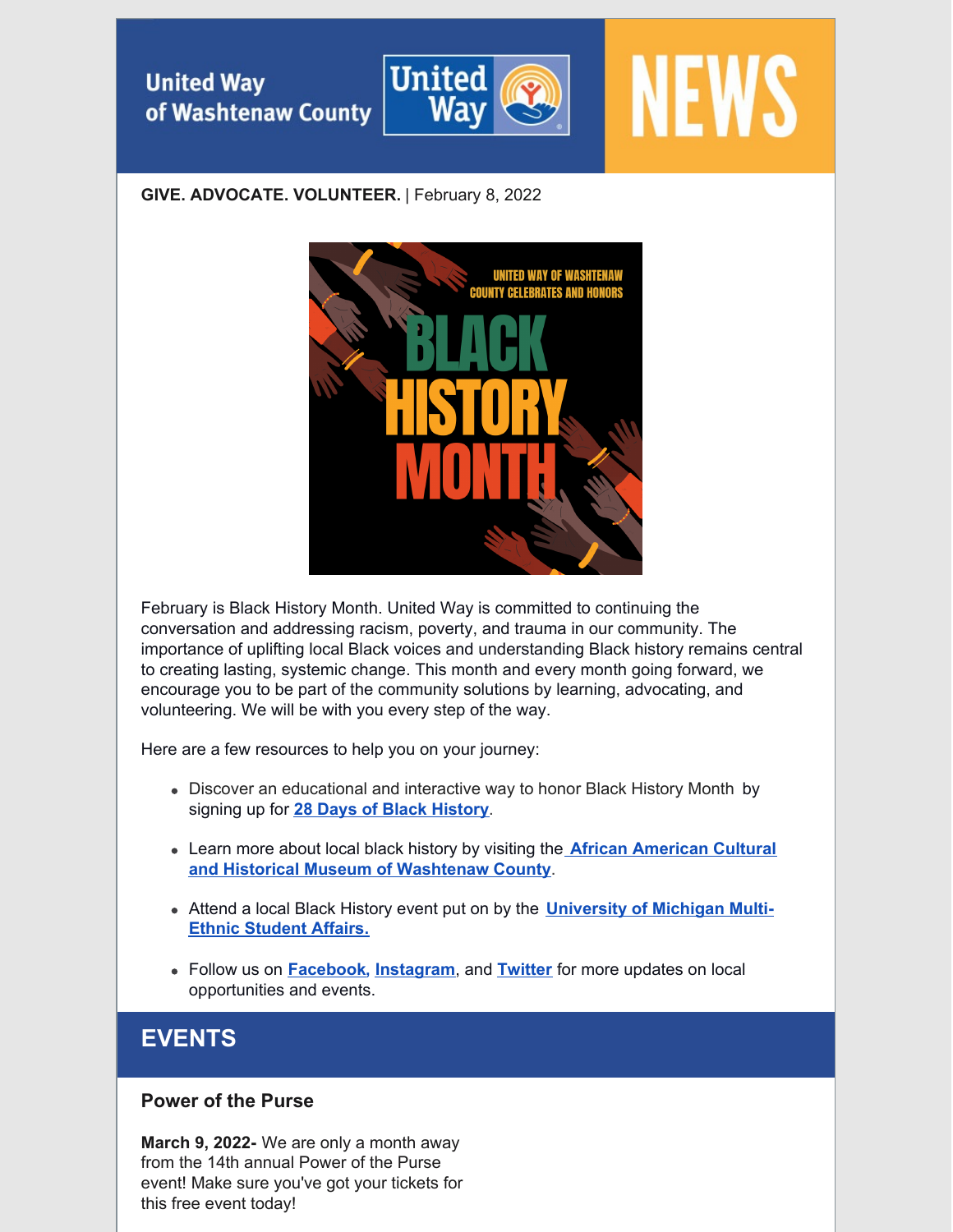Connect with friends online, and join the party from the comfort of your home. The evening will be a fun-filled hour with an exciting purse auction, honoring our Woman of the Year, Jimena Loveluck, [surprises,](https://www.uwwashtenaw.org/news/united-way-washtenaw-county-announces-jimena-loveluck-woman-year) and more! All proceeds go to support financial stability programs for women in Washtenaw County.

**Visit our website to get your tickets, donate a purse, or become a [sponsor!](https://www.uwwashtenaw.org/power-purse2022)**



## **COMMUNITY ENGAGEMENT**

### **Volunteer Opportunities for Black History Month**

For this year's Black History Month, United Way is featuring Black-led agencies in our volunteer center portal. We want to use this month as an opportunity to spotlight Black-led agencies and their incredible work within Washtenaw County. You can access this list by visiting our **[Volunteer](https://www.volunteerwashtenaw.org/) Center.**

## **Highlight Your Organization**

We would love to feature your organization or volunteer opportunity in our newsletter and volunteer portal! Please contact Mahal at **[Mahal@umich.edu](mailto:mahal@umich.edu)** if you would like to nominate an organization to spotlight or add a volunteer opportunity to our portal.

## **NEWS**



### **VITA Tax Appointments Now Available**

The Volunteer Income Tax Assistance (VITA) program is now taking appointments for the upcoming tax season. Filing your taxes with VITA is free, fast, and easy. To

schedule an appointment today, call 2-1-1 or **visit our [website](https://www.uwwashtenaw.org/free-tax-preparation) to learn more.**

### **United Way of Washtenaw County Receives \$275,000 Michigan Enhancement Grant**

United Way of Washtenaw County (UWWC) has been awarded \$275,000 in state funding. State Representative Felicia Brabec championed this initiative in the legislature and helped UWWC secure a Michigan Enhancement Grant in the Fiscal Year 22 budget.

**Visit our [website](https://www.uwwashtenaw.org/news/united-way-washtenaw-county-receives-275000-michigan-enhancement-grant) to read more.**

## **LOCAL LIVES CHANGED**

## **Washtenaw United: Building a brighter future through understanding local Black History**

Tune in to the latest segment of "Washtenaw United"! Listen to Joyce Hunter, President and CEO of The African American Cultural and Historical Museum of Washtenaw County as she discusses the need for greater education and the personal importance of building